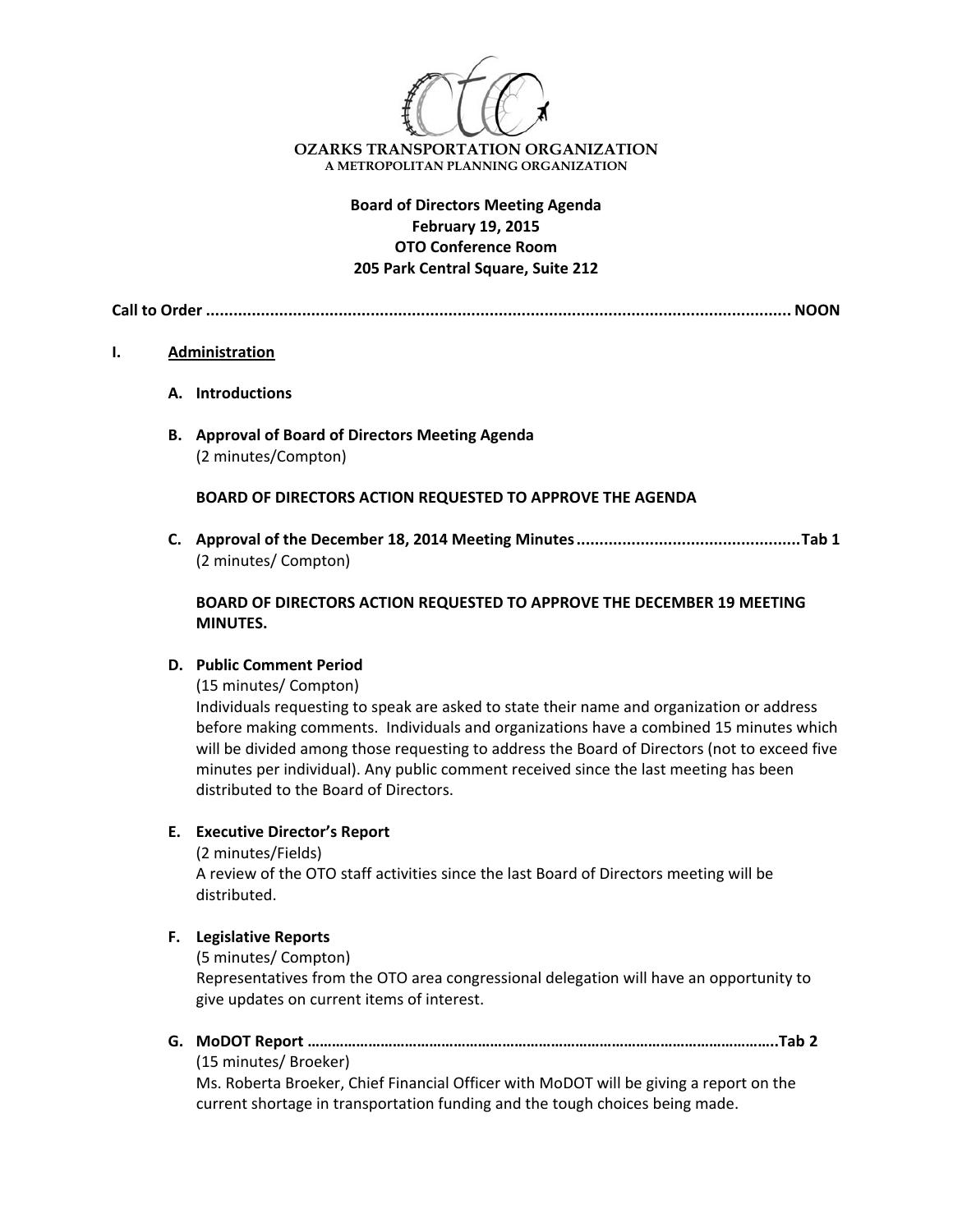# **II. New Business**

|    | (2 minutes/Fields)<br>An appointment to the position of vice-chair is needed for the 2015 calendar year.                                                            |
|----|---------------------------------------------------------------------------------------------------------------------------------------------------------------------|
|    | BOARD OF DIRECTORS ACTION REQUESTED TO APPOINT THE VICE-CHAIR OF THE OZARKS<br><b>TRANSPORTATION ORGANIZATION FOR 2015</b>                                          |
|    | (5 minutes/Longpine)<br>There are twelve changes requested to the FY 2015-2018; ten include the Transportation                                                      |
|    | Alternatives Program.<br>BOARD OF DIRECTORS ACTION REQUESTED TO APPROVE AMENDMENT NUMBER THREE<br>TO THE FY 2015-2018 TIP                                           |
| C. |                                                                                                                                                                     |
|    | (10 minutes/Fields)<br>Staff will give an overview of the enforcement of reasonable progress for all new<br>Transportation Alternatives Program Projects.           |
|    | <b>INFORMATIONAL ONLY- NO ACTION REQUIRED</b>                                                                                                                       |
|    | (10 minutes/Longpine)<br>Staff will give an overview of current STP balances, with TIP projects included, to provide a<br>reasonable forecast of available funding. |
|    | <b>INFORMATIONAL ONLY- NO ACTION REQUIRED</b>                                                                                                                       |
| Е. | (10 minutes/Longpine)<br>A copy of the Travel Demand Model report is included separate from the Agenda for<br>member information.                                   |
|    | <b>INFORMATIONAL ONLY- NO ACTION REQUIRED</b>                                                                                                                       |
| F. | (10 minutes/Longpine)<br>The City of Battlefield has requested an amendment to the Major Thoroughfare Plan to<br>change the classification of State Highway FF.     |
|    | BOARD OF DIRECTORS ACTION REQUESTED TO APPROVE THE PROPOSED MAJOR<br><b>THOROUGHFARE PLAN AMENDMENT</b>                                                             |
|    | (5 minutes/Owens)<br>Included for member information is the second annual Transportation Demand<br>Management (Rideshare) Report.                                   |

### **INFORMATIONAL ONLY ‐ NO ACTION REQUIRED**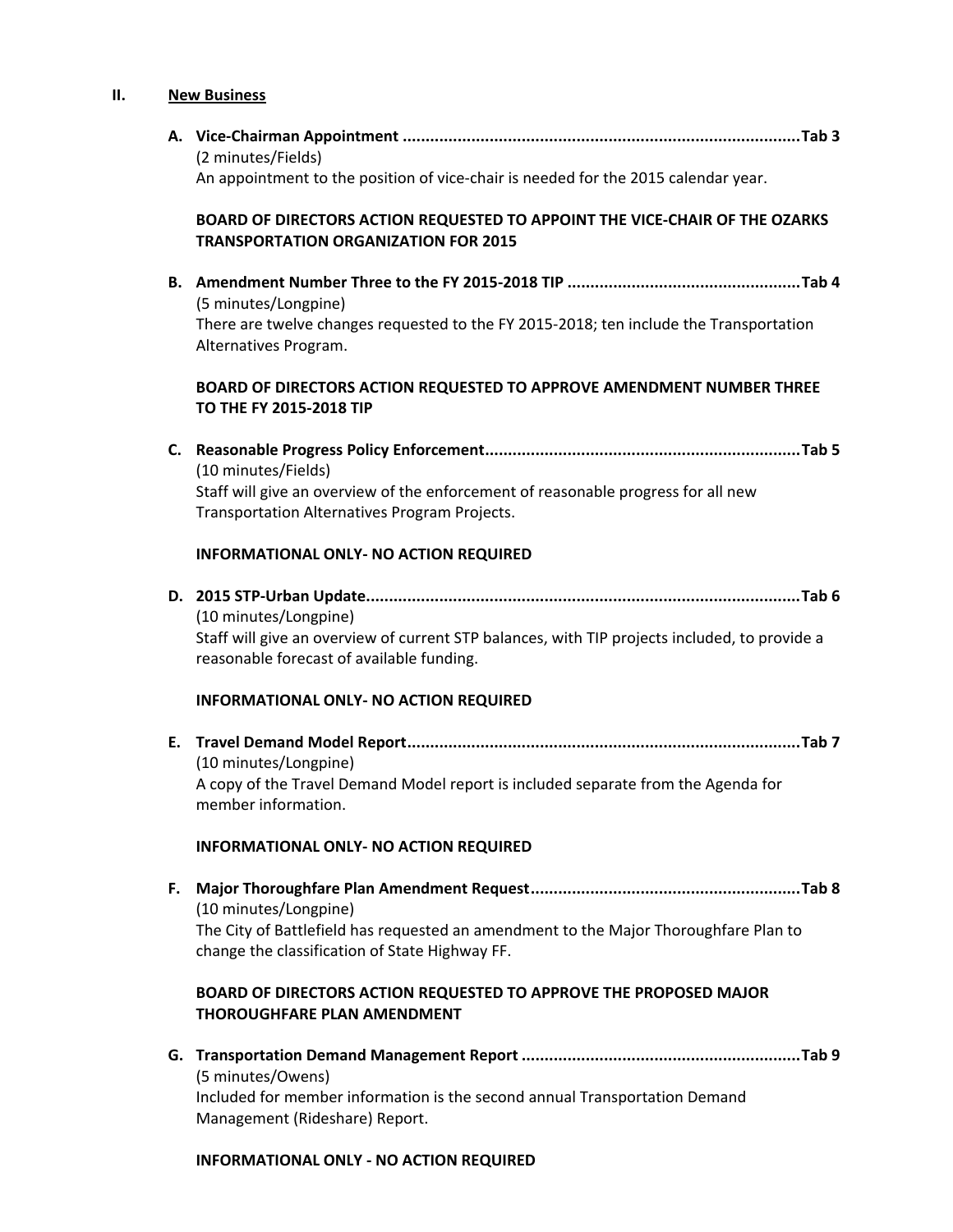**H. Addendum to Memorandum of Understanding .........................................................Tab 10** (5 minutes/Fields) A draft Addendum to the 2009 Memorandum of Understanding is requested to outline the public involvement activities conducted in conjunction with FTA programs. **BOARD OF DIRECTORS ACTION REQUESTED TO APPROVAL THE PROPOSED ADDENDUM TO THE CURRENT MEMORANDUM OF UNDERSTANDING I. Program Management Plan Revision .........................................................................Tab 11** (5 minutes/Owens) Minor Revisions to the Program Management Plan have been requested by FTA and MoDOT and are reflected in the attached plan. **BOARD OF DIRECTORS ACTION REQUESTED TO APPROVE THE PROPOSED PROGRAM MANAGEMENT PLAN REVISION J. OTO Board Appointment Letters ...............................................................................Tab 12** (3 minutes/Parks) Staff will give an overview of the need for new official appointment letters for each member of the Board of Directors. **INFORMATIONAL ONLY‐ NO ACTION REQUIRED K. OTO In‐Kind Match Letters ........................................................................................Tab 13** (3 minutes/Parks) Staff will give an overview of the request that in‐kind letters be submitted for each Board of Directors member. **INFORMATIONAL ONLY ‐ NO ACTION REQUIRED L. FY 2015 UPWP Amendment Two ...............................................................................Tab 14** (5 minutes/Fields) The City of Willard applied for and received a Transportation Engineering Assistance Program (TEAP) grant for the Miller Road Corridor Study which must be added to the UPWP in order to proceed. **BOARD OF DIRECTORS ACTION REQUESTED TO APPROVE AMENDMENT NUMBER TWO TO THE FY 2015 UPWP M. Financial Statements for 2nd Quarter 2014‐2015 Budget Year...................................Tab 15** (5 minutes/Krischke) OTO Board Treasurer, Jim Krischke, will present the second quarter financial report. **BOARD OF DIRECTORS ACTION REQUESTED TO ACCEPT THE SECOND QUARTER FINANCIAL REPORT. N. Comment Letter on EPA Ozone Standards .................................................................Tab 16** (5 minutes/Longpine) Staff is recommending that OTO make comments on the proposed reduced Ozone standard to the Environmental Protection Agency.

#### **BOARD OF DIRECTORS ACTION REQUESTED TO APPROVE THE PROPOSED COMMENTS**